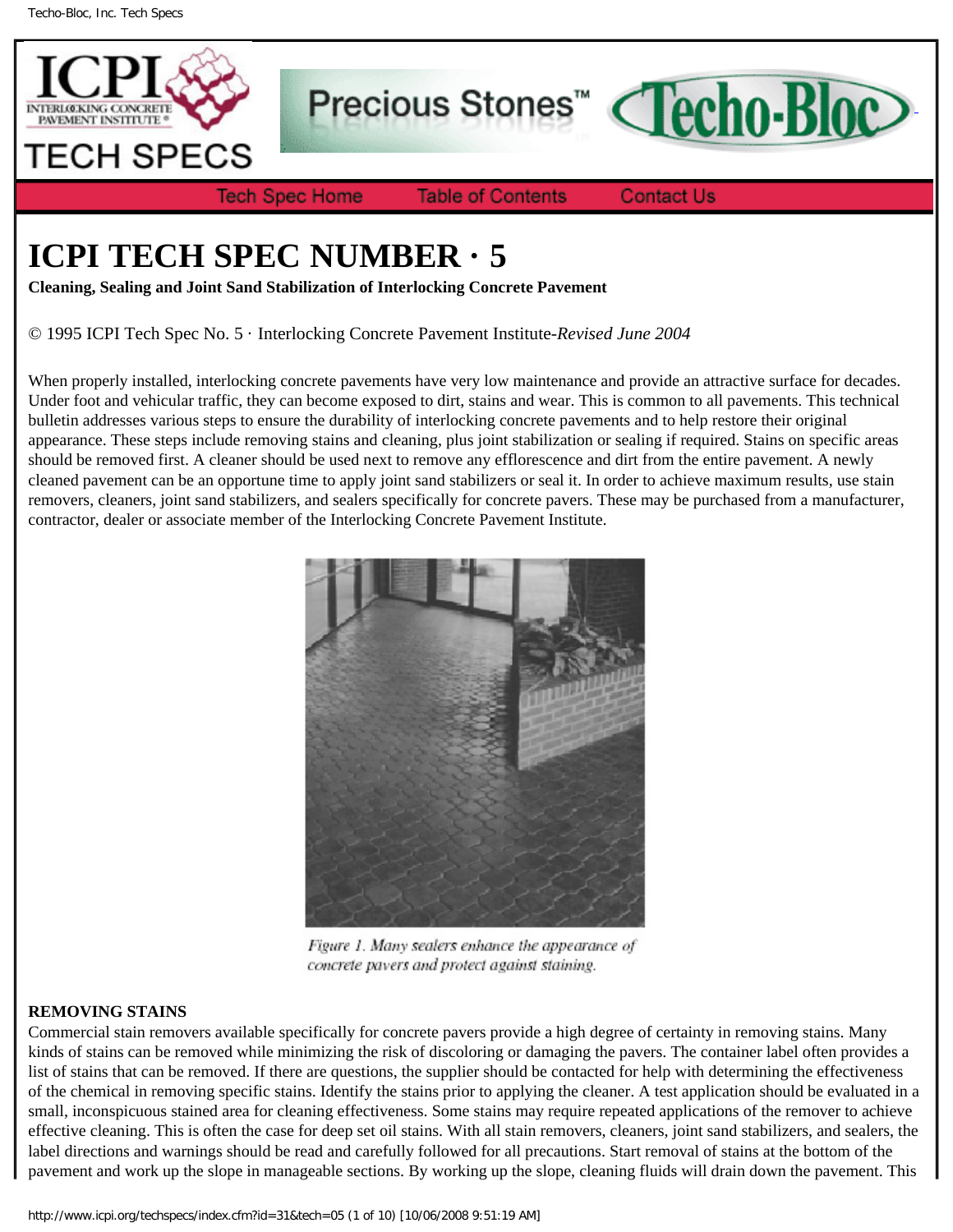technique assists in uniform removal while allowing the used cleaner to be rinsed away consistently. The surface remains dry ahead of the cleaner-soaked wet areas, allowing better visibility of the stains to be removed. Take care in selecting and applying cleaning products, as acidic ones may harm vegetation and grass. These cleaners should not run onto vegetation. When using strong acidic stain removers or cleaners that might drain onto vegetation, saturate the vegetation with water prior to using acidic cleaners. This will minimize absorption of cleaner rinse water and reduce risk of damage to vegetation.

## **Removal of Common Stains**

There are proprietary cleaning products specifically designed for concrete pavers. Many have been developed through extensive laboratory and field testing to ensure cleaning effectiveness. These chemicals should be used whenever possible. Using manufactured cleaning chemicals for specific stains relieves the user from the uncertainty of attaining the proper mixture of chemicals. If no proprietary stain removal products are available, a comprehensive source of information on stain removal is found in *Removing Stains from Concrete* by William H. Kuenning. It describes chemicals, detergents or poultice (scrubbing) materials recommended for removing particular stains, and the steps to be followed in removal. This publication recognizes that some of the treatments involve hazardous chemicals and it advises specific precautions. Removal of several common stains from *Removing Stains from Concrete* are listed below (1). Most involve typical household chemicals. The information given is the best available at the time of writing. The ICPI disclaims any and all responsibility for the application of the information. The user is advised to use cleaners specifically made to remove stains that commonly occur on concrete pavers. They will likely be more effective.

*Asphalt and emulsified asphalt*-Chill with ice (if warm outside), scrape away and scrub the surface with scouring or abrasive powder. Rinse thoroughly with water.

*Cutback asphalt and roofing tar*-Use a poultice made with talc or diatomaceous earth. Mix with kerosene, scrub, let dry and brush off. Repeat as needed.

*Blood, candy, ketchup, mustard, grease drippings from food*-For stubborn stains, apply liquid detergent full strength and allow it to penetrate for 20 to 30 minutes. Scrub and rinse with hot water. Removal is easier if these stains are treated immediately.

*Caulking*-Scrape off excess and scrub with a poultice of denatured alcohol. Rinse with hot water and detergent. Acrylic latex caulkfollow guidelines for removal of latex paint.

*Chewing gum*-Same as caulking, or scrub with naphtha.

*Clay soil*-Scrape off dry material, scrub and rinse with hot water and strong detergent.

*Creosote*-Apply a poultice with paint thinner and talc. Scrub and allow to dry. Scrape off, scrub with scouring powder and rinse with water.

*Leaf, wood rot, or tobacco stains*-apply household bleach and scrub with a stiff bristled brush.

*Mortar*-Let harden and carefully remove hardened spots with a trowel, putty knife or chisel.

*Smoke*-Scrub with a poultice of talc with bleach diluted 1:5 with water. Rinse with water.

*Oil or grease that has penetrated*-Mop up any excess oil with rags. Cover the area with oil absorbent (kitty litter). Talc, fuller's earth, diatomaceous earth can be used. Leave it on the stain for a day then sweep up.

*Paint*-Fresh paint should be mopped up immediately with rags or paper towels by blotting. Do not wipe as this will spread the paint and extend the job of removal. If the paint is latex and water based, soak and then scrub the area with hot water, scouring powder and a stiff brush until no more improvement is seen. Let the remaining paint dry and remove as described below.

*Dried paint*-Scrape any excess oil based paint, varnish or water based latex paint off the surface. Apply a commercial paint remover and let it sit for 20 to 30 minutes. Loosen with gentle scrubbing. Do not rub the loosened paint into the surface of the paver. Instead, blot up the loosened paint and thinner. Repeat as necessary.

*Tire skid marks*-Scrub black area with water, detergent and scouring powder. In the case of small stained areas, removal and replacement with new pavers may be an option.

# **OVERALL CLEANING**

Overall cleaning of the pavement can start after stains are removed. In preparation for cleaning, low tree branches, shrubs and vegetation adjacent to the pavement should be tied back or covered to protect from over spray of cleaning solutions or sealers. The area should be inspected for any cracked or broken units. These should be replaced. Badly stained units can be replaced, but it is usually easier to clean stains and less costly than replacing the pavers. When pavers have stains too difficult to remove, replace them with the same type of units. Refer to ICPI *Tech Spec 6, Reinstatement of Interlocking Concrete Pavements*, for a full description on replacing pavers. If pavers must be replaced, there may be a difference in color from the surrounding pavers. This variation should eventually disappear. If color variation is unacceptable, controlled use of proprietary cleaners designed to improve the color of concrete pavers can minimize variation. Removal of accumulated dirt and efflorescence is the objective of cleaning. It is essential in preparing the pavers for sealing as well. Many cleaners effective in removing dirt and efflorescence are a mix of detergent and acid. Cleaners with strong acids will change the color of the pavers slightly. The degree of change can be controlled by the type of acid in the cleaner, its concentration and the length of time on the pavers. Proprietary cleaners will give specific instructions on their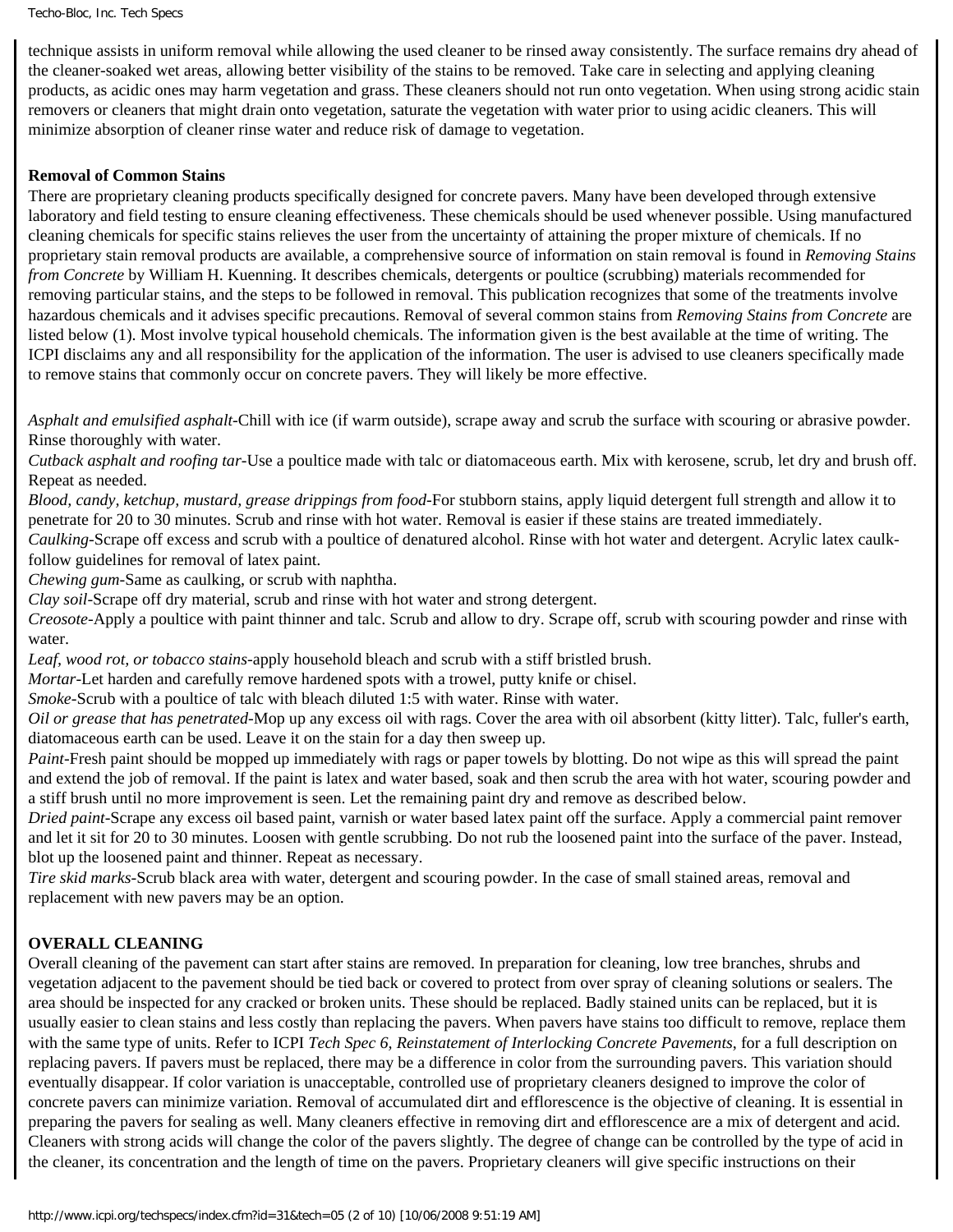#### Techo-Bloc, Inc. Tech Specs

application. These directions should be followed. In order to achieve proper results, cleaners should be tried on a small area to test results and any color changes. The concentration and time on the pavement can be adjusted accordingly. Protective clothing and goggles should always be worn when using acidic solutions. Anticipate where the cleaning fluids will drain, i.e., across the pavement and not onto grass or vegetation. Sediment or cleaners allowed to pond in low spots may stain the pavers. If unsure of the runoff direction, test drainage with ordinary water first to identify any trouble spots. Be sure to rinse these areas thoroughly. Turn off all automatic sprinkler systems during cleaning, sealing and drying.

## **Professional Cleaning Methods**

For most jobs, cleaning should be handled by a professional company experienced in the use of cleaners and spray equipment. Professionals typically use a pressure washer and an applicator to apply efflorescence cleaner (when needed). The various methods for applying joint sand stabilizers and sealers are covered later. A high pressure sprayer applies cleaner and water between 600 and 2,000 psi (4.1 and 13.8 MPa), and at a rate between 6 and 12 gallons/minute (22 and 45 liters/minute). See Figure 2. The rate of flow is adjusted to ensure sufficient rinsing. The pressure loosens dirt and pushes water from the surface without the need for scrub brushes. The nozzle type and its distance from the paver surface influences the effectiveness of the cleaning as well. A nozzle that creates a wide spray enables a large area to be covered efficiently and prevents sand from being washed from the joints. A low angle of attack from a wide nozzle spray will also reduce the risk of dislodging joint sand. Cleaners to remove efflorescence are applied with a low pressure pump spray 30 to 100 psi (0.2 to 0.7 MPa). A shower type spray nozzle will help ensure even distribution of the cleaner. Cleaning chemicals are applied, allowed to sit an appropriate time, then rinsed away with a high pressure sprayer. The final rinse should be water only. A large amount of water is more important to rinsing than high pressure. For small areas, an adequate cleaning job can be achieved without this equipment. Such areas include residential patios, walks, or small driveways. Cleaners can be applied by hand, the pavers scrubbed to remove dirt and efflorescence, then thoroughly rinsed with water from a garden hose. Scrub brushes with steel bristles are not recommended. They will loosen from the brush, rust, and leave stains. Brass or plastic bristles are acceptable. This method of cleaning is for do-it-yourselfers who wish to refurbish a small area of pavers. The additional time required to clean and seal pavers without the help of a professional should be weighed against investing in a competent company to do the job. Professionals have the equipment and experience with the various chemicals. They can achieve the highest level of results in the least amount of time.



Figure 2. Pressurized cleaning equipment used by professional cleaning and sealing companies can bring out the best appearance from pavers.

## **Efflorescence and Its Removal**

Efflorescence is a whitish powder-like deposit which can appear on concrete products. When cement hydrates (hardens after adding water), a significant amount of calcium hydroxide is formed. The calcium hydroxide is soluble in water and migrates by capillary action to the surface of the concrete. A reaction occurs between the calcium hydroxide and carbon dioxide (from the air) to form calcium carbonate, then called efflorescence. Efflorescence does not affect the structural performance or durability of concrete pavers. The reaction that takes place is the formation of water soluble calcium bicarbonate from calcium carbonate, carbon dioxide and water. It may appear immediately or within months following installation. Efflorescence may reach its peak in as short as 60 days after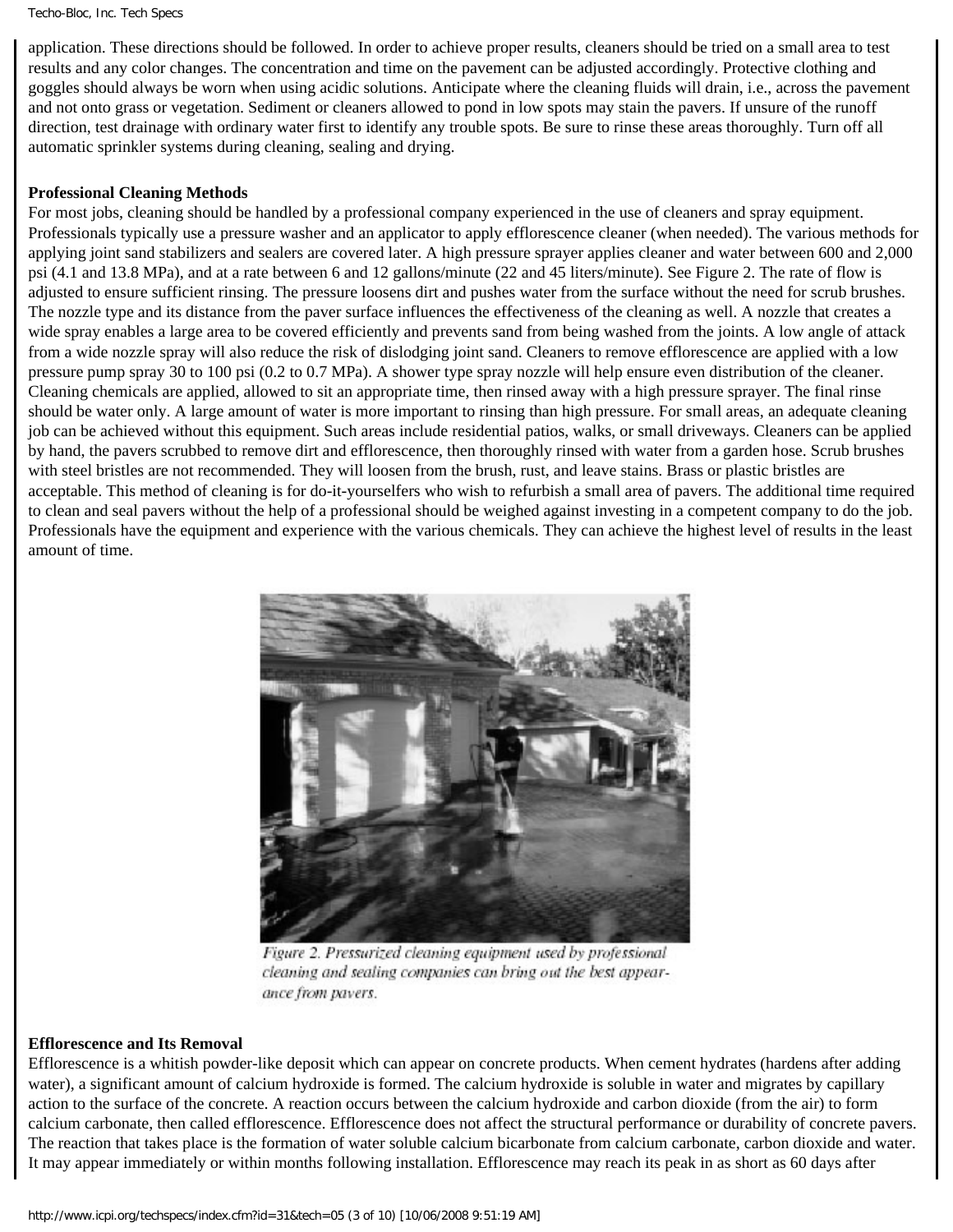installation. It may remain for months and some of it may wear away. If installation takes place during dry period of the year, the next cycle of wet weather may sometimes be necessary for efflorescence to materialize. If there is a need to remove deposits before they wear away, best results can be obtained by using a proprietary efflorescence remover. The acid in proprietary cleaning chemicals is buffered and blended with other chemicals to provide effective cleaning without damage to the paver surface. Always refer to the paver supplier or chemical company supplying the chemicals for recommendations on proper dilution and application of chemicals for removal of efflorescence. They are generally applied in sections beginning at the top of slope of the pavement. If the area is large, a sprayer is an efficient means to apply the cleaner. The chemicals are scrubbed on the surface, then rinsed away. Results can be verified after letting the area dry for at least 24 hours. In most instances one application is sufficient. However, in severe instances of efflorescence, a second application may be necessary. Contact the manufacturer of the cleaning product to determine if a second application will not discolor the pavers or expose some aggregates. Note: Protective clothing, chemical resistant rubber boots and gloves, and eye goggles should be worn when applying acid or alkalies.

## **JOINT SAND STABILIZERS AND SEALERS**

Stabilizer and sealers are two distinct products sometimes with overlapping functions. Joint sand stabilizers help secure sand in the joint after it has been installed. Their primary function reduces the risk of removal of joint sand from flowing water, wind, aggressive cleaning, tire action and intrusion of organic matter, seeds and ants. Joint sand stabilizers come in liquid and dry applied forms. Some liquid stabilizers are made of the same materials as sealers, but with a higher solids content with additional wetting agents. When applied to the paver surface and joints, stabilizers can make the surface easier to clean and prevent staining in a manner similar to sealers. Depending on the chemical contents, liquid stabilizers may or may not change the appearance of the paver surface. All surface sealers are applied as liquids. Their primary function is providing additional protection to concrete paver surfaces. Such chemicals can be similar to products used to seal cast-in-place concrete slabs. Sealers are applied to the entire surface of an installation to add further protection from stains, oils, dirt, or water. Occasionally, sealers are applied to pavers during manufacturing. Whether applied in a factory or on a site, most sealers change the appearance of the paver surface by darkening it and enhancing the surface color. Since liquid sealers penetrate the joint sand to some extent during application, they secondarily provide some stabilization.



Figure 3. This liquid joint sand stabilizer is applied with a low-pressure sprayer and squeegeed across the surface after allowing some time for soaking into the joints. This helps maintain slip and skid resistance of the paver surface.



Figure 4. Liquid joint sand stabilizers can deepen the surface color slightly and they provide some surface sealing as well. Tumbled pavers shown here have wider joints than other shapes. These type of pavers can require stabilization of the joint sand.



Figure 5. Joint sand can be pre-mixed and delivered to the site (typically in bags), or mixed with stabilizer at the site, then swept into the joints, compacted for consolidation in them to create interlock, and wetted to activate the stabilizer.

#### **Joint Sand Stabilizers**

Liquid and dry applied stabilizers provide initial protection against joint sand loss. They accelerate joint sealing that can normally occur from a combination of atmospheric dust deposits, dirt and sediment that finds its way to the pavement, and contributions from passing tires. Stain removal, efflorescence removal, and overall surface cleaning should precede application of liquid stabilizers in new construction. None of these preparatory treatments are needed prior to the application of a dry applied stabilizer. It is applied first with the joint sand to complete the paver surface and begin interlock. Stain and efflorescence removal, cleaning and sealing can be done subsequently. Joint sand stabilization materials are fairly new, so no industry-wide guidelines yet exist on the expected lifetime or reapplication rates. Some stabilized joints in pavements show years of longevity. There is evidence that projects in freeze-thaw climates have performed well for more than six years. Joint sand stabilization is generally optional and not required for many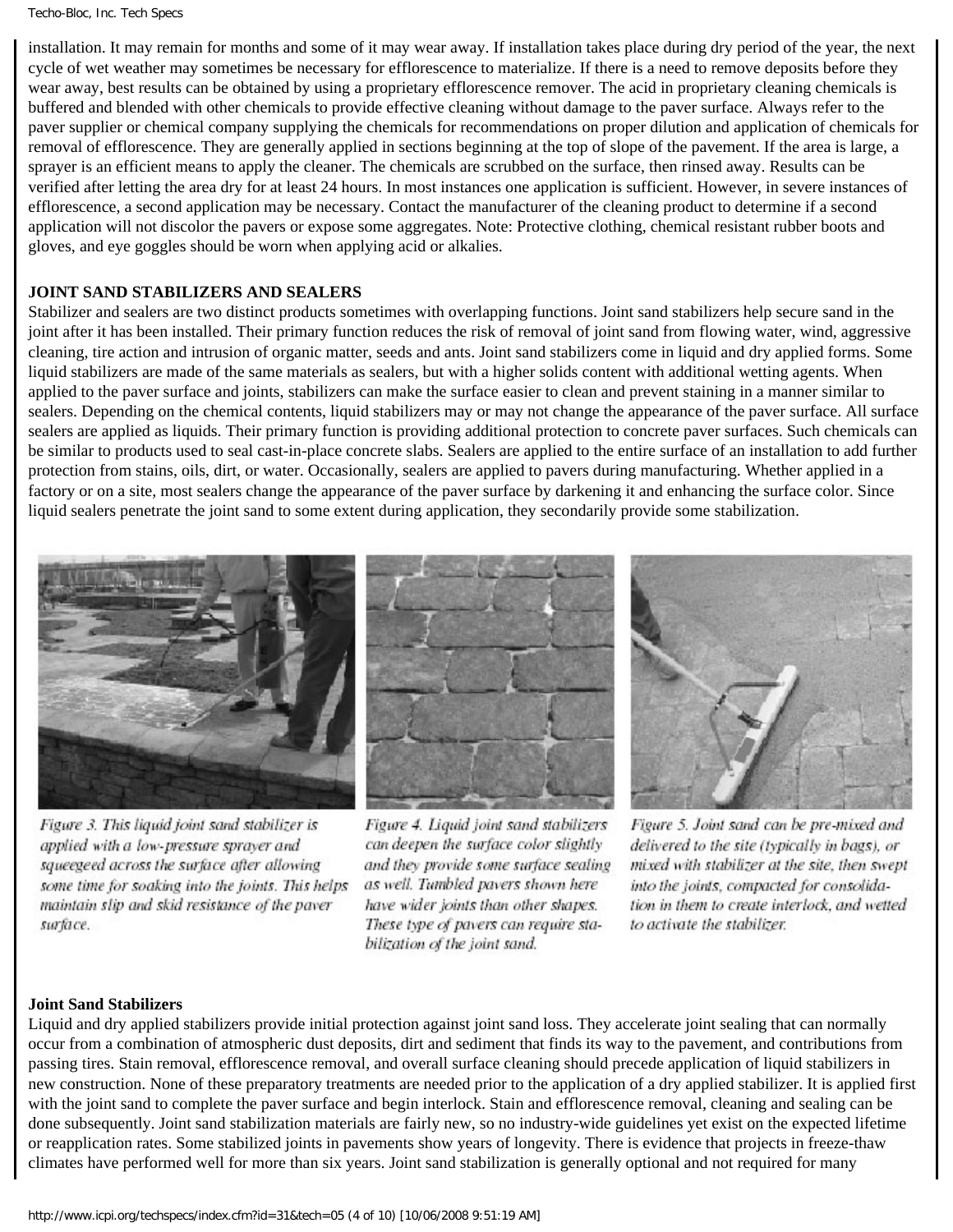#### Techo-Bloc, Inc. Tech Specs

interlocking concrete pavements. Sand in joints will likely stabilize over time without additional treatment as a result of silts or other fines working their way into spaces between the sand particles. The rate of stabilization depends on the amount and sources of traffic, plus sources of fines that work their way into the joints from traffic over time. There are some applications where early stabilization of the joints is important to maintaining functional performance of the paver surface. For example, stabilization is recommended on high slope applications over 7% and on applications where the slope is less than 1.5%. Applications on high slopes will help prevent washout of joint sand. Stabilizers in very low slope or flat areas can help reduce infiltration of standing water. Stabilization benefits pavements subject to aggressive, regular cleaning. Examples might include amusement parks and restaurant exteriors. Pavements that see regular, heavy rainfall can benefit from stabilization of the joint sand. Surfaces that experience concentrated water flow such as gutters receiving sheet flow from large areas or at the drip lines under the eaves of buildings will better resist erosion of joint sand if stabilized. Stabilizers have been effective in securing joint sand in places subject to high winds such as in desert climates. They can prevent joint sand displacement from high-speed tire traffic. Like sealers, joint and stabilization materials reduce the potential for weeds and ants in the joints. In residential applications stabilization at downspouts and under eaves helps keep joint sand in place. Tumbled pavers (cobble stone-like units) and circular patterns have wider joints than other paver shapes. Tumbled pavers may require stabilized joint sand between them if they have slightly irregular sides and wide joints. Studies on the permeability of the surface of interlocking concrete pavements have indicated ranges between 10% and 20% perviousness (2). The rate of permeability depends on several factors. They include the fineness of the joint sand (percent of material passing the No. 200 or 0.075 mm sieve), the joint widths, slope, consolidation of the sand plus the age of the installation. Newly placed pavers have higher permeability (as much as 25%) than installations trafficked for several years. Sealers and joint sand stabilizers can contribute to long-term performance by reducing infiltration of water to the bedding sand and base.



Figure 6. Whether using liquid or dry joint stabilization materials, the surface of the pavers should be cleaned with a blower or broom after the joint sand is compacted into the joints.



Figure 7. Dry-applied joint sand with a stabilizer is wetted in order to activate it and stiffen the sand. Once the joints dry, they are stabilized.

# **Liquid Penetrating Stabilizers**

These are water or solvent-based with the primary resin or bonding agent being an acrylic, epoxy, modified acrylic, or other polymers as solids (by volume) typically 18% to 28%. Solvent or water carries the solids into the joint sand. They will evaporate and leave the solids behind as the binding agent. Modifiers such as epoxy resins may also add to the ability of the product to create a solid matrix in the joint sand. When initially applied, liquid stabilization materials should be allowed to penetrate at least  $3/4$  inch (20 mm) into the joint sand. A mock-up is beneficial in determining application rates for specific products, joint sands, and for specific job site conditions. Joint sand gradation can affect the depth of penetration of the liquid stabilizer. The amount of fines or material passing the No. 200 (0.075 mm sieve) can influence the depth of penetration. A joint sand gradation with less than 5% passing the No. 200 (0.075 mm) sieve can allow better penetration of liquid stabilizers. A job site mock-up should be tried to determine the penetration rate. The mock-up also will determine the appropriate application rate. Prior to applying liquid materials, the surface should be clean and dry and any efflorescence removed from the pavers. Either a broom or leaf blower can efficiently remove excess sand. Some successful methods of application involve applying liquid joint stabilizers with low pressure, high volume spray, followed immediately by a squeegee to move the material into the joints. See Figure 3. Other methods use rollers, watering cans, or hand pumped, garden-type sprayers. Some equipment has multiple spray nozzles and mechanized rollers and/or squeegees. All application methods must provide uniform dispersion and effective penetration. Liquid stabilizers bind the sand in the joint and secondarily provide sealing of the concrete paver surface. All liquid based stabilizers create some change in the appearance of the pavers. This ranges from a slight color enhancement, a modest sheen, to a high gloss. Like sealers, cured liquid joint stabilizers that remains on the surface of the pavers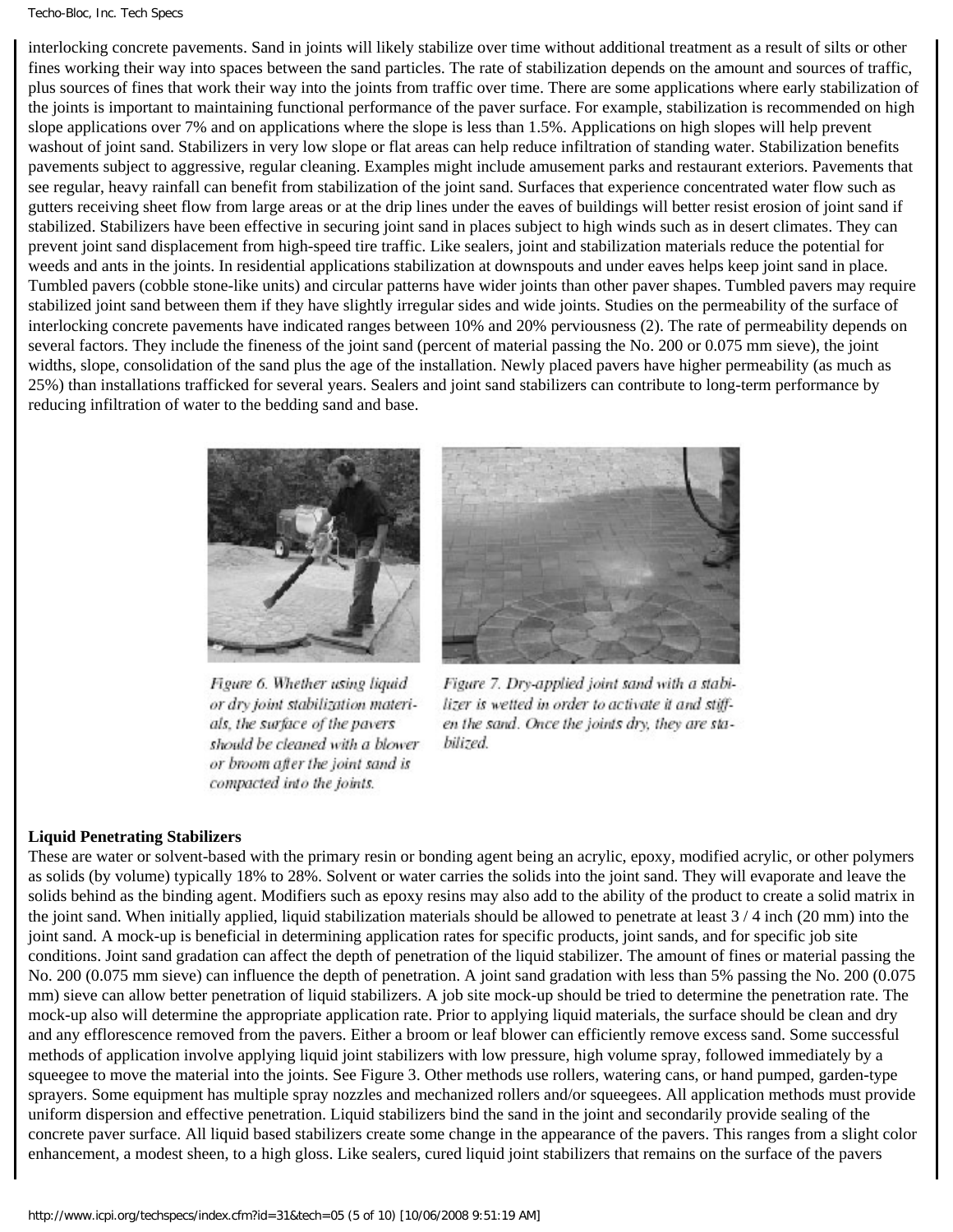Techo-Bloc, Inc. Tech Specs

enhances their color, inhibits fading, and protects against staining. It also makes the paver surface easier to clean and maintain (Figure 4). However, joint sand stabilization will last significantly longer than the enhancement of the surface appearance.

## **Dry Joint Sand Stabilizers**

These are dry additives mixed with joint sand. The additives are organic, inorganic, or polymer compounds that stiffen and stabilize the joints when activated by water applied to the joint sand. Additives come either pre-mixed with bagged joint sand, or are sold separately as an additive mixed with the joint sand on the job site per the supplier's instructions. The additive is often mechanically mixed for consistency. Dry stabilizers are appropriate for residential settings, parking lots, bike lanes, plazas, and other areas with low velocity wheel loads or areas without concentrated water flow. They are convenient for application by homeowners. Some dry stabilizers have been successfully used in high traffic streets. The pavers are initially compacted into the bedding sand. Joint sand is applied to the surface with a stabilizer additive mixed in it. See Figure 5. It is then compacted into the joints with a plate compactor like all interlocking concrete pavement installations. After compaction and removal of all sand from the paver surface, the joints are wetted. When dry, the material in the sand stabilizes the full depth of the joint and it helps maintain interlock among the pavers. For either pre-mixed or job site mixed additives, a job site mock-up is beneficial for determining the depth of stabilization. The mock-up will determine the rate and application method of water to ensure full activation of the stabilizer. A mock-up will confirm a consistent method for uniform distribution of the additive in the sand for job site mixed additives in particular. Prior to application, blowing or sweeping the surface clean is recommended. See Figure 6. Since water activates these products, no moisture should be present on the surface or in the joints until they are ready to be placed in the joints. Once the pavers and joint sand are compacted, the joints are full of sand, and all excess sand is removed from the surface, water is added to activate the bonding agent. The water is applied as a light, wide spray, and allowed to collect and soak into the joints (Figure 7). A narrow spray should not be used because it can dislodge sand from the joints. It is imperative to immediately remove any excess moist joint sand that inadvertently gets on the surface of the pavers. Otherwise, once it is moistened and allowed to cure on the surface, the sand will need to be removed with hot water. Some stabilizers may require removal with a wire brush or a pressure washer. Dry products will not leave a surface sheen like liquid stabilization products. This can be beneficial for a contractor or owner who needs to stabilize isolated areas through selected application of the product.



Figure 8. Before and after application of an acrylic sealer shows how it deepens the appearance of concrete pavers.



Figure 9. Sealers resist stains which makes them ideal for high use areas where they might occur.

# **Installation, Functional and Structural Considerations**

Liquid and dry applied joint stabilizers are not a substitute for recommended installation practices. Prior to their application, all liquid stabilization products require that the joint sand be compacted and consolidated in the joints until full. Some dry stabilizers require mixing with joint sand then sweeping, filling, and compacting the sand and pavers until the joints are full. Other stabilizers are premixed in bags and are ready for filling the joints. Stabilizers resist many of environmental factors that lead to functional deterioration of the paver surface. However, stabilizers do not add to the structural (load bearing) capacity of the pavement. Therefore, structural calculations for base thickness design should not consider a joint sand stabilizer.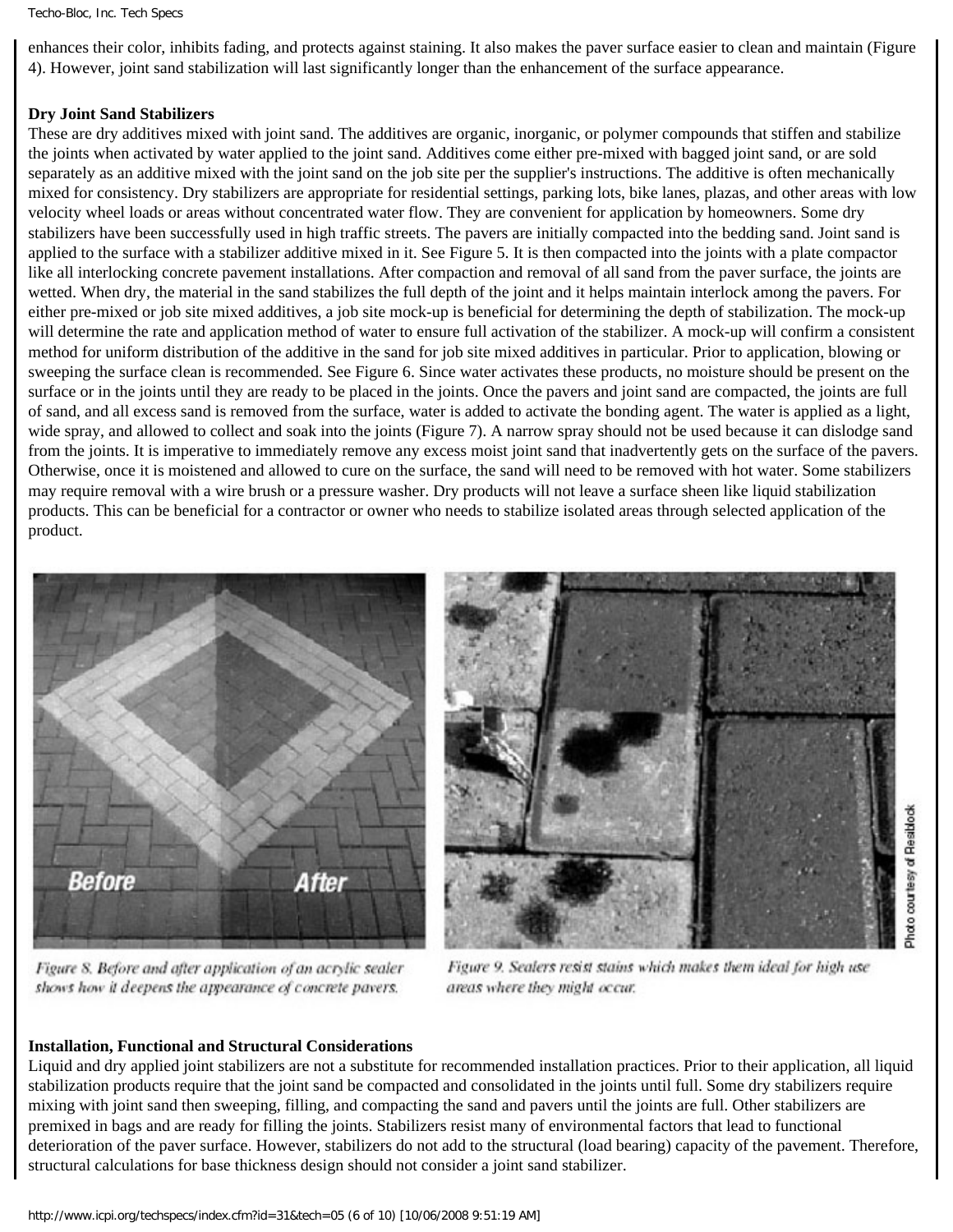## **SEALERS**

#### **Uses**

Sealers reduce the intrusion of water, stains, oils and dirt into the paver surfaces. Like stabilizers, application of a sealer follows stain removal, efflorescence removal and overall surface cleaning. Sealers are used for visual and functional reasons. They offer visual improvement by intensifying the paver colors. Some will add a glossy sheen or "wet" look to the pavement (see Figure 8). Other sealers offer some color enhancement and produce a low sheen, or a flat finish. Sealers offer many functional advantages. They can protect pavers from stain penetration. They are useful around trash receptacles, fast food restaurants, driveways, other areas subject to stains, and where oil drippings are not wanted (see Figure 9). Like stabilizers, sealers are also useful in stopping unwanted insects and weeds. Sealers can stabilize joint sand between pavers cleaned by vacuum sweeping equipment. They can help maintain the sand in the joints under high velocity water flows. Where solvents may be spilled onto pavers, elastomeric urethanes and certain water based sealers have been successfully used to prevent their penetration. Likewise, special urethane sealers have been used to seal and stabilize joint sand subject to propeller wash, jet engine fuels and exhaust in commercial and military airports (2).

#### **Types of Sealers for Concrete Pavers**

Table 1 lists the various types of sealer for concrete pavers. The table suggests applications and compares important properties (3). The sealer manufacturer or supplier should be consulted prior to using any sealer to verify that their product will perform in the environment planned for its use. Sealers not recommended for use with pavers are alkyds, esters, and polyvinyl acetates. Epoxies and silicones are generally not used on concrete pavers.

#### **Solvent and Water Based Sealers**

Like stabilizers, sealers can be either solvent or water based. Solvent based sealers consist of solids dissolved in a liquid. Solvent based products carry the dissolved solids as deep as the solvent will penetrate into the concrete paver. After the solvent evaporates, the sealer remains. Water based sealers are emulsions, or very small particles of the sealer dispersed in water. Water based sealers penetrate concrete as far as the size of the particles will permit. After the water evaporates, typically at a slower rate than solvents, the remaining particles bond with the concrete and to each other. These particles cannot penetrate as deeply as those carried by solvents. Water based sealer curing time will vary with the temperature, wind conditions and humidity.

#### **Silanes/Siloxanes**

Silanes and siloxanes are durable and penetrate concrete well. Silanes are the simpler form that, when exposed to moisture, begin to link up to other silanes. Siloxanes do the same linking together. Both chemicals become a polymer, curing as a film in the capillaries of the concrete. A hydrophobic barrier to moisture is created, preventing moisture from entering but allowing the concrete to "breathe" or release water vapor. Because silanes and siloxanes reduce moisture from entering the concrete, they can deter efflorescence from appearing on the surface of concrete pavers. They initially enhance colors and produce a flat, no-gloss finish on the paver surface. This makes silanes and siloxanes very suitable on exterior areas for resisting efflorescence when a glossy surface is not desired. Silanes and siloxanes do not resist penetration of petroleum stains unless they have additives specifically for that purpose. When required, proprietary mixtures with additives can increase petroleum stain resistance. Other additives can ensure greater consistency in the color of pavers and avoid a blotchy appearance. Silanes have smaller molecules, so they penetrate farther into the concrete than larger siloxane molecules. However, they are more volatile (tend to evaporate) until they bond to the concrete paver. Silane sealers generally require a higher percent of solids to counteract their rate of evaporation. Therefore, silanes tend to be more expensive than siloxanes. Silanes and siloxanes are typically used as water repellents for concrete bridge decks, parking garages, and masonry walls. Their primary use for reinforced concrete structures is to prevent the ingress of chloride ions from de-icing salts(4). This intrusion causes reinforcing steel corrosion in the concrete, and a weakened structure. Their ability to decrease intrusion of chloride materials provides additional protection of pavers subject to deicing salts or salt air, such as walks, streets, parking lots, plaza roof and parking decks. They are also useful around pool decks to minimize degradation from chlorine. Most silane and siloxane sealers are solvent based. Certain manufacturers offer water based products as well. These products may have a very short shelf life after the silane or siloxane has been diluted with water. The user should check with the manufacturer on the useful life of the product.

#### **Acrylics**

Acrylic sealers can be solvent or water based. They enhance paver colors well and create a gloss on the surface. Acrylic sealers provide good stain resistance. Their durability depends on traffic, the quality of the acrylic and the percentage of solids content. They provide longer protection from surface wear than silanes or siloxanes. Acrylic sealants are widely used in residential and commercial paver applications. They generally last for a few years in these applications before re-coating is required. Acrylics specifically developed for concrete pavers do not yellow over time. When they become soiled or worn, pavers with acrylics can be easily cleaned and resealed without the use of extremely hazardous materials. Acrylics should not be used on high abrasion areas such as industrial pavements or floors. Water based acrylics perform well for interior applications. They may be allowed by municipalities that regulate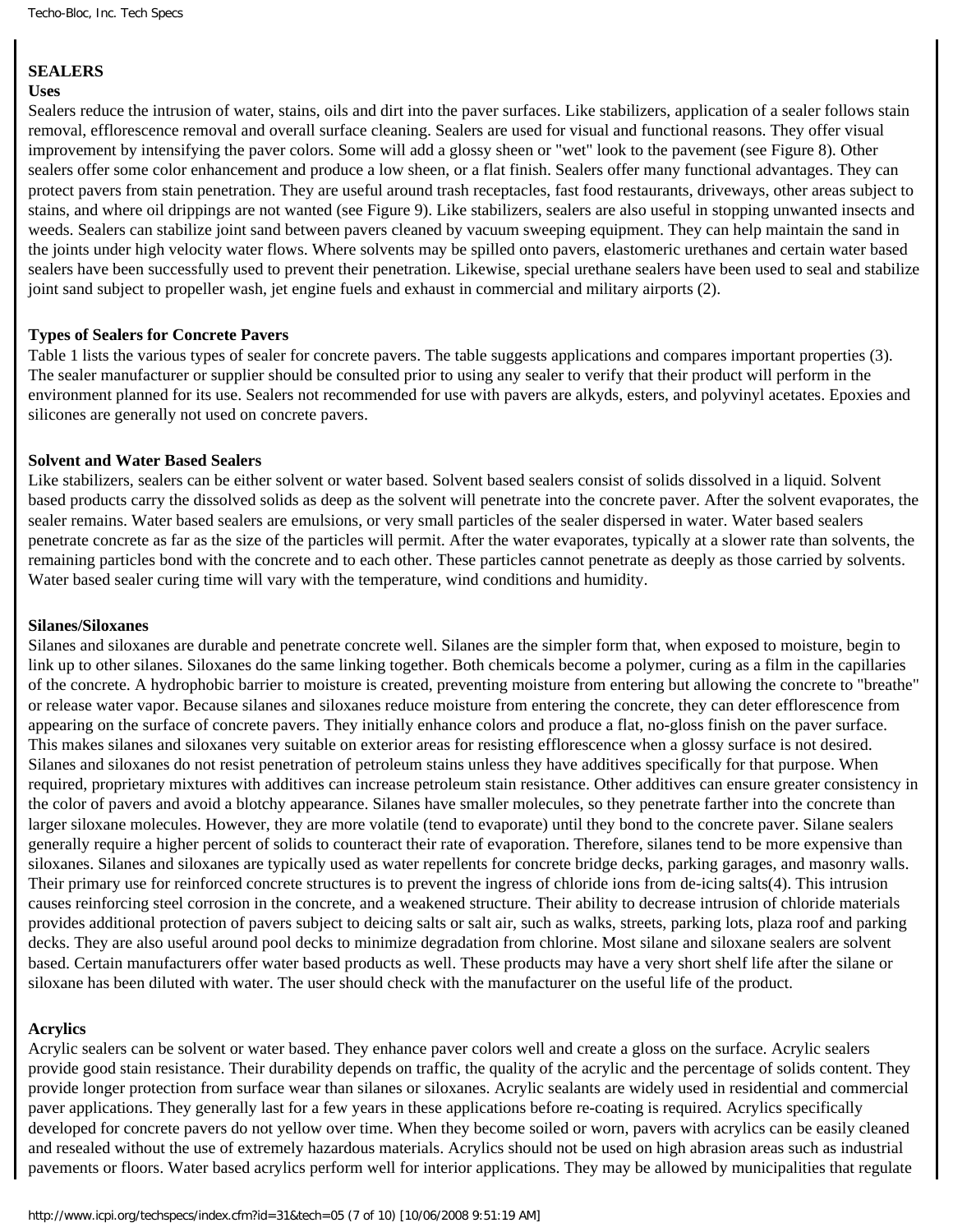the release of volatile organic contents (VOCs) in the atmosphere.

#### **Urethanes**

As either solvent or water based, polyurethanes produce a high gloss and enhance the color of pavers. Aromatic urethanes should contain an ultra-violet (UV) inhibitor to reduce yellowing over time. The product label should state that the sealer is UV stable. Urethanes themselves are more resistant to chemicals than acrylics. While aliphatic urethanes can be used for coating the surface of pavers, elastomeric (aromatic or aliphatic) urethanes should be used where the primary need is to stabilize joint sand. For airfield and gas station applications, the urethane should have a minimum elongation of 100% per ASTM D 2370, Standard Test Method for Tensile Properties of Organic Coatings. Urethanes resist degradation from petroleum based products and de-icing chemicals. This makes them suitable for heavy industrial areas, as well as airfield and gas station pavements. Urethanes cannot be rejuvenated simply by re-coating. If urethane sealers must be removed, methylene chloride or sand blasting is often necessary. Methylene chloride is a hazardous chemical, and is not acceptable for flushing into storm drains. It should not be allowed to soak into the soil. Therefore, urethane removal is best handled by professionals.

|                             | walks,<br>pool decks<br>Patios | drives<br>Residential/<br>Comlercial | <b>Gas Stations</b><br>Airports | reavy<br>Ξ<br>E<br>salts<br>ang<br>an<br>chlorine<br>de-icing<br>Areas | Finish         | Enhances color | Joint sand stabilizer | UV resistant | Can be re-coated | Ease of removal | Price   |
|-----------------------------|--------------------------------|--------------------------------------|---------------------------------|------------------------------------------------------------------------|----------------|----------------|-----------------------|--------------|------------------|-----------------|---------|
| <b>Silane</b>               | Yes                            | Yes                                  |                                 | Yes                                                                    | Flat           | $\star$        |                       | Yes          | Yes              | Mod.            | $^{++}$ |
| Siloxane                    | Yes                            | Yes                                  |                                 | Yes                                                                    | Flat           | ŧ              |                       | Yes          | Yes              | Diff.           | $^{++}$ |
| Acrylic                     | Yes                            | Yes                                  |                                 |                                                                        | Gloss          | Yes            | Yes                   | Varies       | Yes              | Diff.           | $^{+}$  |
| Urethane                    | Yes                            | Yes                                  | Yes                             | Yes                                                                    | Gloss          | Yes            | Yes                   | Varies       | No               | V. Diff.        | $^{++}$ |
| <b>Water-based</b><br>Epoxy | Yes                            | Yes                                  | Yes                             | Yes                                                                    | Semi-<br>Gloss | Yes            | Yes                   | Yes          | Yes              | Mod.            | $^{++}$ |

Table 1—Properties of Sealers for Concrete Pavers—Confirm application and properties with supplier.

\*Initially, then diminishes. Diff.=Difficult V. Diff.=Very Difficult +=Moderate Price ++=Higher price

## **Water Based Epoxy Sealers**

Water based epoxy sealers combine other types of sealers with epoxy. They cure by chemical reaction as well as by evaporation. They have very fine solids allowing them to penetrate deep into concrete while still leaving a slight sheen to enhance the color of the pavers. They generally do not change the skid resistance of the surface. When applied, water based epoxy sealers create an open surface matrix that allows the paver surface to breathe thereby reducing the risk of trapping efflorescence under the sealer should it rise to the surface. They resist most chemicals and degradation from UV radiation. These characteristics make these types of sealers suitable for high use areas such as theme parks and shopping malls. The elasticity and adhesion of these sealers make them appropriate for heavily trafficked street projects and areas subject to aggressive cleaning practices.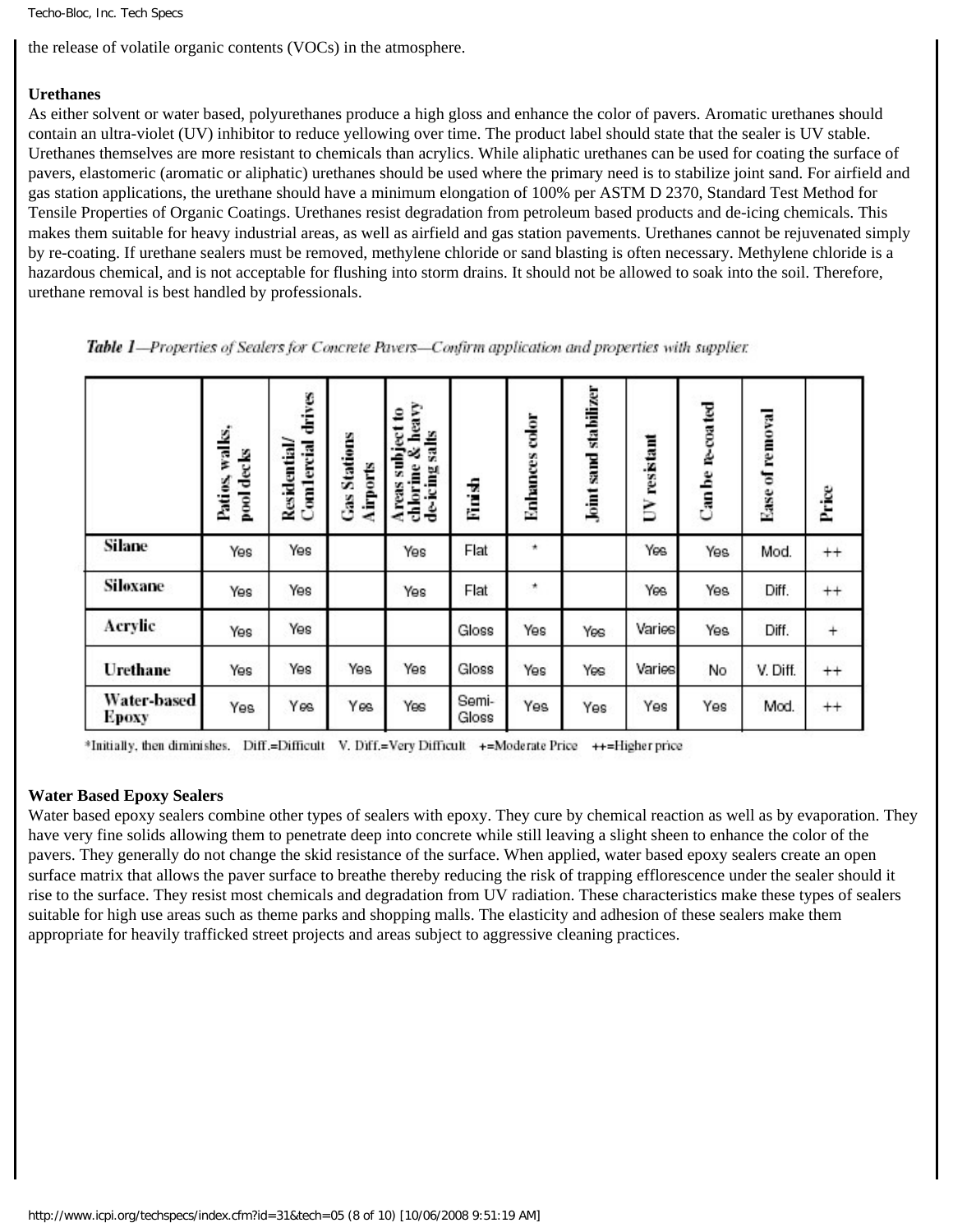

Figure 10. Urethane is applied with squeegees to stabilize joint sand between pavers on aircraft pavement.

#### **SEALING PROCEDURES**

All dirt, oil stains and efflorescence must be removed prior to sealing. The cleaned surface must be completely dry prior to applying most sealers. Allow at least 24 hours without moisture or surface dampness before application. The pavers may draw efflorescence to the surface, or the sealer or liquid stabilizer may whiten under any one of these conditions:

- · The surface and joints are not dry
- · The pavers have not had an adequate period of exposure to moisture
- · There is a source of efflorescence under the pavers (i.e., in the sand, base, or soil) moving through the joint sand and/or pavers
- · The sealer is not breathable, i.e., does not allow moisture to move through to the surface of the paver and evaporate.

If the base under the pavers drains poorly, the sealer is applied to saturated sand in the joints, or is applied too thick, the sealer can become cloudy and diminish the appearance of the pavers. In this situation, the sealer must be removed or re-dissolved. Consult your sealer supplier for advice on treating this situation. Cover and protect all surfaces and vegetation around the area to be sealed. For exterior (low-pressure) sprayed applications, the wind should be calm so that it does not cause an uneven application, or blow the sealer onto other surfaces. For many sealers, especially those with high VOC's, wear protective clothing and mask recommended by the sealer manufacturer to protect the lungs and eyes. Sealers can be applied with a hand roller if the area is small (under 1000 ft 2 or 100 m 2 ). For larger areas, more efficient application methods include a powered roller, or a low pressure sprayer. Sealers are often applied with a foam roller to dry pavers having clean surfaces and chamfers. However, the use of a squeegee to spread the sealer will avoid pulling joint sand out of the joints. See Figure 10. Sealer should be spread and allowed to stand in the chamfers, soaking into the joints. Penetration into the joint sand should be at least 3 / 4 inch (20 mm). The excess sealer on the surface is pushed to an unsealed area with a rubber squeegee. The action of a squeegee wipes most of the sealer from the surface of the pavers while leaving some remaining in the chamfers to eventually soak into the joints. Generally only one coat is required. For other applications, follow the sealer manufacturer's recommendation for application and for the protective gear to be worn during the job. With some sealers that recommend two coats, the first coat is usually applied to saturation. A light second coat, if needed, can be applied for a glossy finish. Be careful not to over apply the sealers such that the surface becomes slippery when cured. For water based sealers requiring two coats, always apply the second coat while the first coat is still very tacky. Prevent all traffic from entering the area until the sealer is completely dry, typically 24 hours. If spraying sealer on the pavers, care should be taken to prevent the spray nozzle from clogging and causing large droplets to be unevenly distributed on them. This is most important for water based sealers. This can cause a poor appearance and performance. Sealers normally require reapplication after a period of wear and weather. The period of reapplication will depend on the use, climate, and quality of the sealer.

## **Safety Considerations**

Adequate slip (foot) and skid (tire) resistance of concrete pavers should be maintained with properly applied joint sand stabilizer or surface sealers. See ICPI *Tech Spec 13 - Slip and Skid Resistance of Interlocking Concrete Pavements* for test methods and guidelines. See www.icpi.org to obtain this and all ICPI Tech Spec technical bulletins. The manufacturers of stabilization and sealers should be consulted concerning slip and skid resistance performance characteristics under wet and dry conditions. Some commercial or